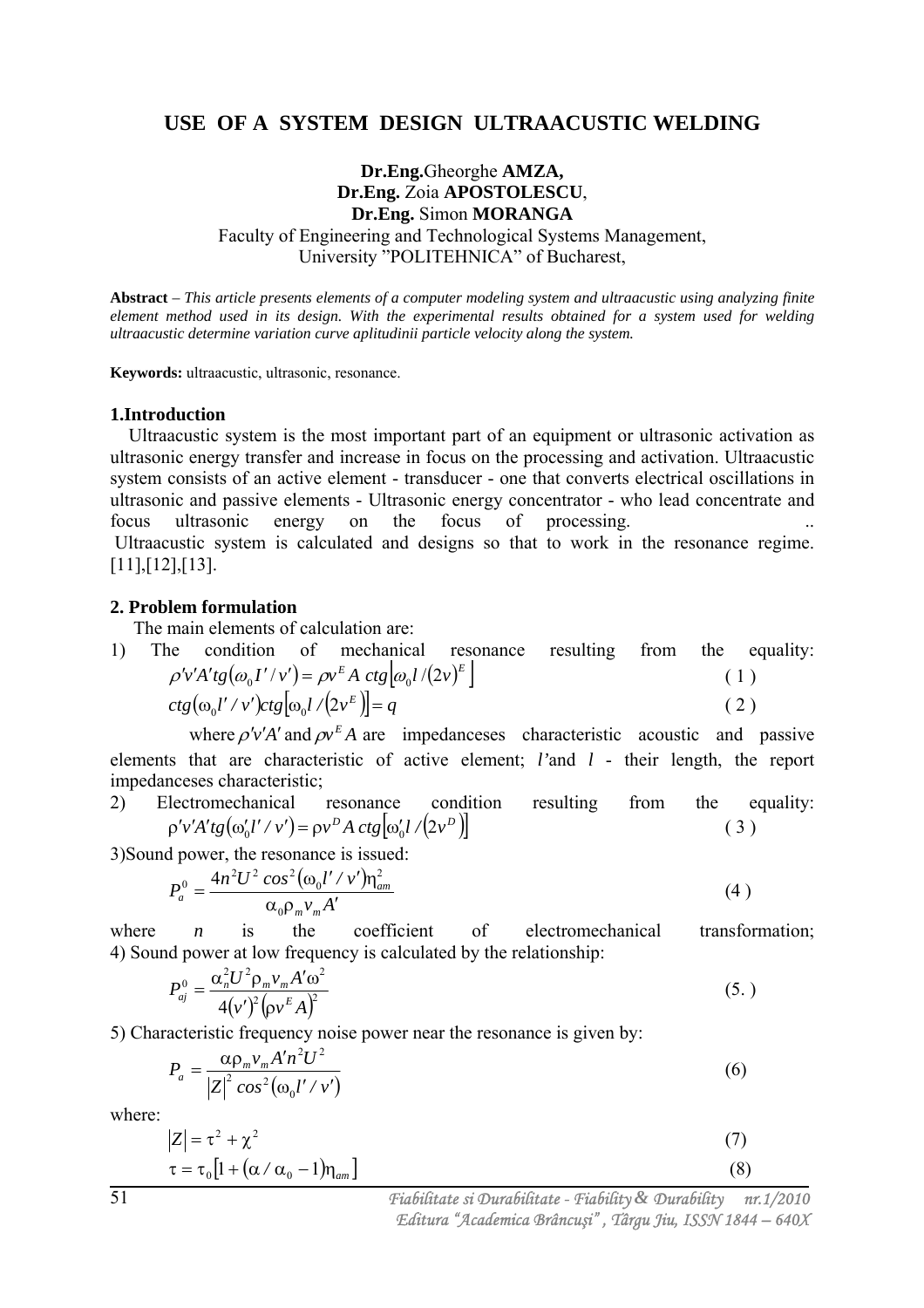and

$$
\tau_0 = \frac{\alpha_0 \rho_m v_m A'}{4 \eta_{am} \cos^2(\omega_0 l' / v')} \tag{9}
$$

Coefficient X the impedance expression is given by:

$$
\chi = 0.5 \left[ \rho' v' A' t g (\omega l' / v') - \rho v^E A \ c t g [\omega l / (2v^E) \right]
$$
\nApproximate formula of frequency depends on a function. (10)

Approximate formula of frequency dependence of power near the resonance is given by:

$$
\frac{P_a}{P_a^0} = \frac{1}{1 + Q_m^2 (f/f_0 - f_0/f)^2}
$$
\n(11)

where  $Q_m$  is the mechanical quality factor, which is obtained from the relationship:

$$
Q_m = \frac{4\pi f_0 \eta_{am} m' [1 + (m/2m')] cos^2(\omega l' / v') + q^2 sin^2(\omega l' / v')]}{\alpha \rho_m v_m A'}
$$
(12)

In relation (12)  $m -$  is the mass of the active element;  $m<sup>2</sup>$  the element mass passive; qcharacteristic impedances report.

6) Characteristic impedance Z, the transducer near resonance is obtained from the known relationship

$$
Z = \frac{1}{\frac{1}{R_p} + \frac{1}{R_m + jX_m} + j\omega C}
$$
 (13)

where  $Rp$ - is electrical resistance losses;  $R_m X_m$  - resistance, reactance that mechanical data relationships:

$$
R_p = \frac{1}{\omega C t g \delta} \quad , \ R_m \frac{\tau}{n^2}, X_m = \frac{\chi}{n^2} \tag{14}
$$

Coefficients  $\tau$  and x are obtained from relations (12) and (14), and the resonant frequency  $X_m$  $= 0.$ 

7) Return of the electroacoustic of transducer.  $\eta_{ea}$  electroacoustic yield is the product:

$$
\eta_{ea} = \eta_{am} \eta_{em} \tag{15}
$$

Return acustomecanic  $\eta_{em}$  have constant value (0.6 0.8) and electromechanical  $\eta_{\mu}$  efficiency is obtained from the relationship:

$$
\eta_{em} = \frac{1}{1 + \frac{\alpha_0 \rho_m v_m A \omega_0 C t g \delta}{4 n^2 \eta_{am}}}
$$
(16)

8) Under the receiving transducer sensitivity to electro-mechanical  $f_0$  resonance is obtained from the relationship:

$$
v'_{0} = \frac{2n \eta_{am} \cos(\omega_{0} l'/v')}{\alpha_{0} \rho_{m} v_{m} \omega'_{0} C}
$$
 (17)

For active element transducer with cut has the formula:

$$
v'_{0C} = \frac{v_0}{k} \tag{18}
$$

where k is the number of sections.

9) Receiver sensitivity at low frequency is obtained from  $v_j(f \langle f'_0 \rangle)$  the relationship:

$$
v_j = \frac{dA'w}{2qa} = \frac{dY^E w}{2\epsilon Y^D A}
$$
 (19)

where *w* is the distance between the electrodes.

52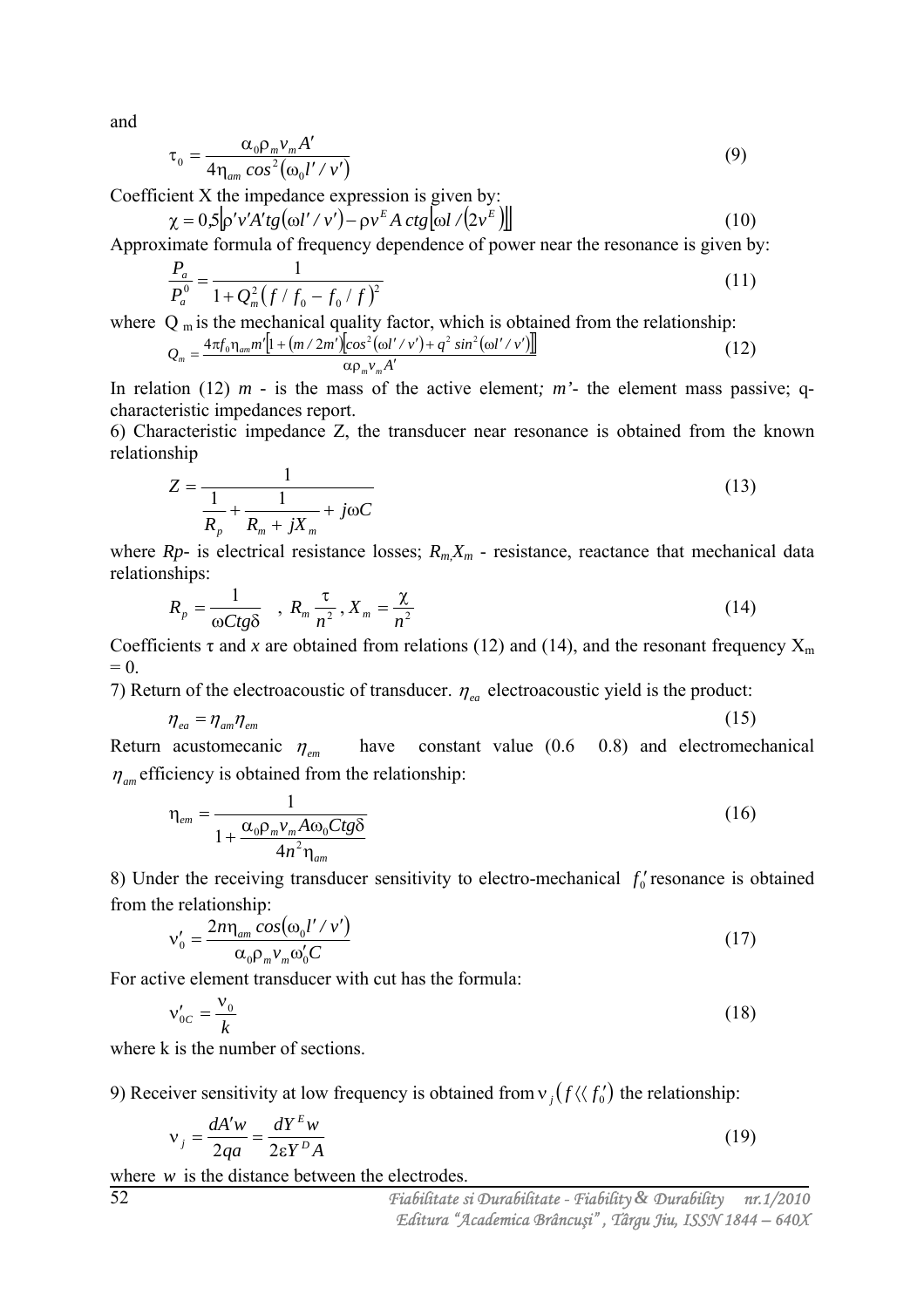To cut active transducer element, sensitivity to low frequencies is:

$$
v'_{jc} = \frac{v_j}{k} \tag{20}
$$

10) Characteristic frequency transducer sensitivity in the receiving system is obtained from the relationship

$$
\frac{\nu}{\nu_o} = \frac{(f_o'/f)}{2\alpha_o \cos(\omega l'/\nu)\cos(\omega_o l'/\nu)} \times \left[1 - \frac{\nu^o/\nu^e}{\sin(\omega l/\nu^o)\left[\arg(\omega l'/\nu') + F\right]}\left(1 - \frac{1}{q}tg\frac{\omega l'}{\nu'}\right) \left(qtg\frac{\omega l'}{\nu} + 2F\right)\right]^2 +
$$
\n
$$
+ \left(\frac{\rho' \nu' \eta_{am}}{\rho_m \nu_m} \frac{\omega'_0}{\alpha'_0 \alpha_\omega}\right)^2 \left[\frac{1}{q} \left(qtg\frac{\omega l'}{\nu'} + F\right) - \frac{2\nu^D/\nu^E}{\sin(\omega l/\nu^D)}\right]^2\right]^{-1/2}
$$
\n(21)

where:

$$
F = \frac{v^D}{v^E} t g \frac{\omega l}{2v^D} \tag{22}
$$

the transverse piezoelectric effect and

$$
F = tg \frac{\omega l}{2v^D} \tag{23}
$$

the longitudinal piezoelectric effect and  $\alpha_{\omega}$  is obtained from the relationship:

$$
\alpha_{\omega} = 1 + (\alpha - 1)\eta_{am} \tag{24}
$$

11) Specific sensitivity of reception  $v'_{\alpha}$  is obtained from the relationship:

$$
\mathbf{v}'_{os} = \frac{\mathbf{v}_0}{\sqrt{|Z|}} = \frac{2n w \eta_{am} \cos(\omega_0' l' / v')}{\alpha_0' \rho_m v_m \sqrt{\varepsilon \omega_0' \rho A}}
$$
(25)

**3. Finite element modeling of system ultraacustic** Examining the various modeling concluded that modeling by finite element method using ANSYS package is the most recommended.

#### **3.1. Finite element modeling of piezoelements**

Active elements of the system are ultraacustic pills PZT4 Piezoceramic components of geometric dimensions shown in Figure 1.



Fig. 1. Geometric dimensions of piezoceramic

 Material properties of ANSYS piezoelementelor are understood as three arrays: dielectric, piezoelectric and elastic.[4],[5],[6],[7].

Turn the main menu preprocessor that generates geometry volumes. From the main menu to choose the type of structural analysis and magnetic hub which makes dialing and libraries with mesh elements.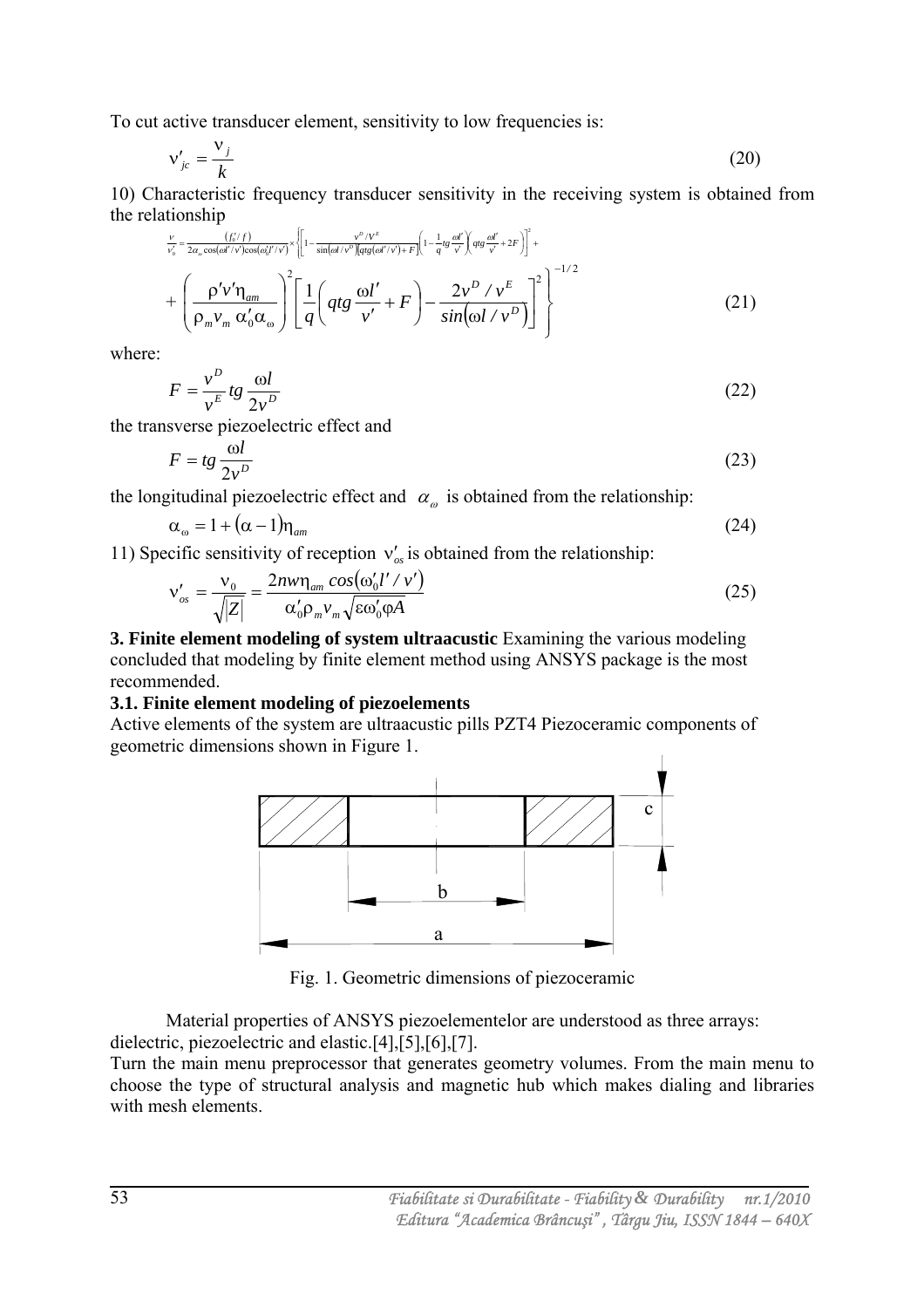Meshing SOLID98 item is made with (3-D tetrahedron solid 10 knots) shown in Figure 2.



Mesh is shown in Figure 3 pills with previously selected element mesh.



Fig. 4. Application type voltage loads.

Fig. 5. Representing the deformation front / nedeformatei for positive charges. Fig. 6. Isometric representation of the strain / nedeformatei for positive charges.

 Power source (ultrasonic signal generator) without the normal place elecrozii direction of polarization of electric charges in the frequency of pills Piezoceramic components required entry into a scheme of the combination resonance Piezoceramic components. In Figure 4 are represented the symbols corresponding electrical charges applied to nodes in areas that are  $(0 \div 2000 \text{ V})$ .

After enabling the processor "Solution" to choose the type of static analysis.

The results of calculations made by calling GENERAL POSTPROCESSOR see it. Of interest is the distorted states and non-deformable structures studied. These can be represented by graphical user interface settings in various positions and in animation. Each representation of states obtained is accompanied by a caption containing sandy strain values.

 Figure 5 is represented all deformed and non-deformable two pills Piezoceramic components in frontal position and in Figure 5 for the same in isometric external electrodes where the tasks appear positive and focal plane, negative. By performing harmonic analysis for the desired resonant frequency of the combination Piezoceramic components (20 kHz), ie the nodal displacements are obtained oscillation amplitude ultrasonic concentrator that attack.[4],[5],[6],[7].

The results of this analysis  $(0 \div 2000 \text{ V})$ . is given in Table 1. a sweep of blood supplied by generator power.

 Table 1 depending on the voltage dependence of oscillation amplitude attack aplicatǎ pills piezoceramic components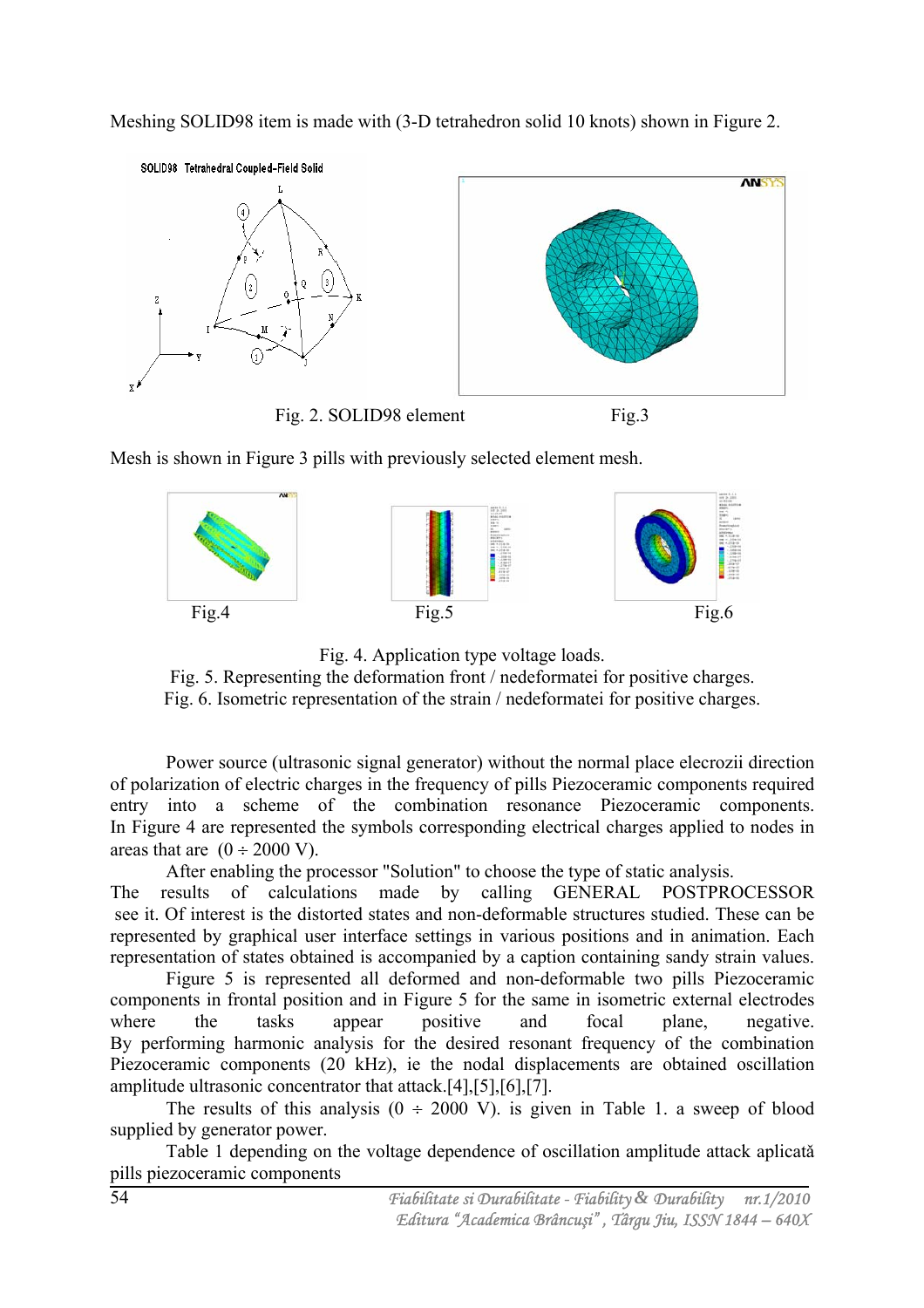| Table 1               |                  |  |
|-----------------------|------------------|--|
| Tensiune atac pastile | Amplitudinea     |  |
| piezoceramice [V]     | oscilației[µm]   |  |
| $\theta$              | $\boldsymbol{0}$ |  |
| 100                   | 0.94             |  |
| 200                   | 1.877            |  |
| 300                   | 2.82             |  |
| 400                   | 3.75             |  |
| 500                   | 4.72             |  |
| 600                   | 5.63             |  |
| 700                   | 6.57             |  |
| 800                   | 7.50             |  |
| 900                   | 8.44             |  |
| 1000                  | 9.38             |  |
| 1200                  | 11.26            |  |
| 1400                  | 13.14            |  |
| 1600                  | 15.01            |  |
| 1800                  | 16.89            |  |
| 2000                  | 18.692           |  |

Graphical representation of these pairs of values (Fig. 7) shows linear response of the voltage amplitude size pellets attack piezoceramic components



Fig. 7. Linear response function of voltage oscillation amplitude attack pill.

### **3.2. Finite elements modeling of all piezoceramic components**

In all Piezoceramic components (Fig.8), 2 pills piezoceramic components are between asmblate with a reflector element 3 and one speaker or removed. [1],[2],[4].

Modeling by finite element method provides a prediction of all piezoceramic components of its behavior both in the size of deformations (amplitude) and the state of tension.



1 - radial; 2 - pills piezoceramic components, 3 – Reflector.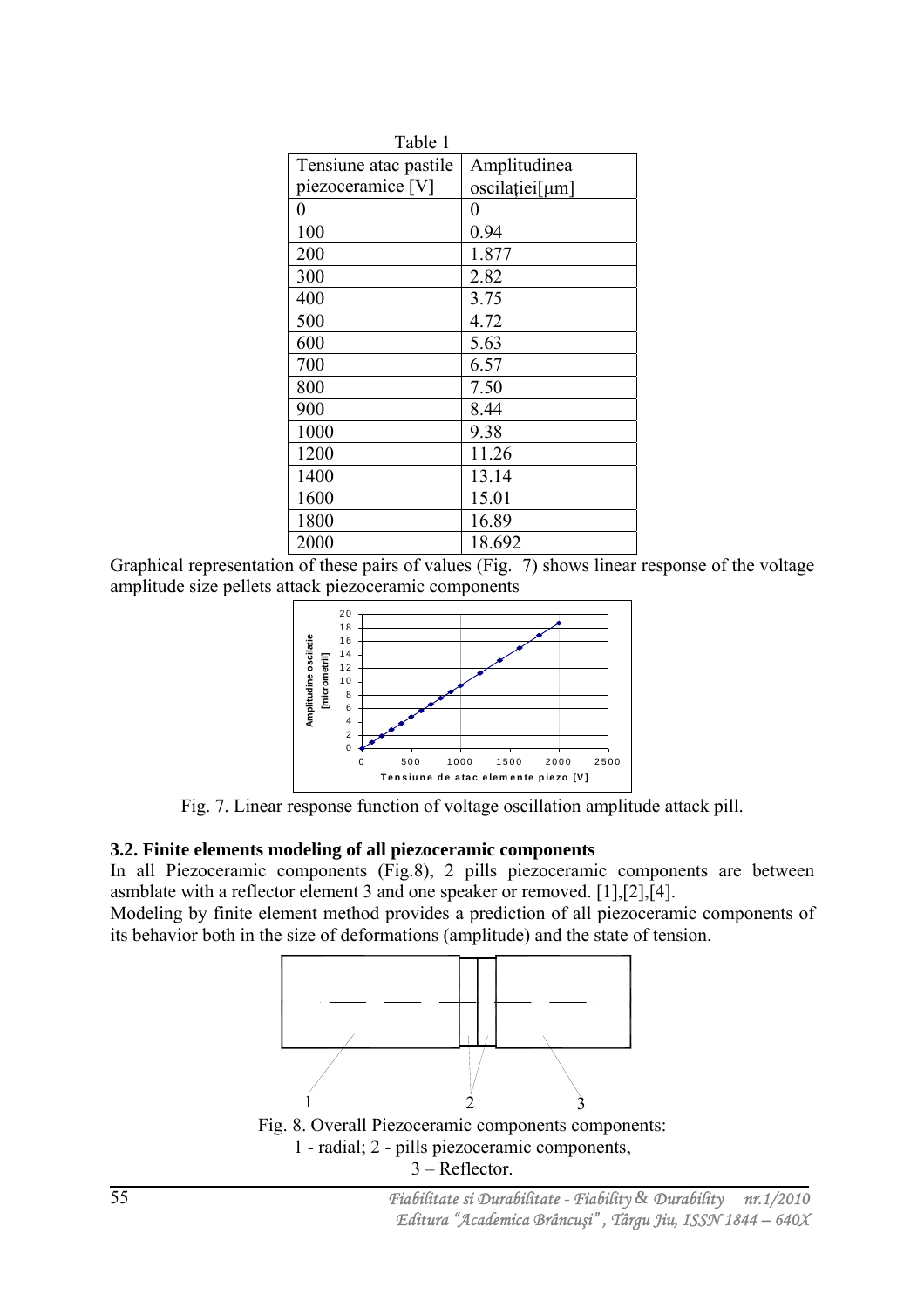Was chosen type harmonic analysis giving the possibility to predict the dynamic behavior of structures maintained, to check whether the model reaches the resonance, fatigue and other effects of harmonic vibration forces. [3],[4],[7].

Harmonic analysis can be achieved and a prestressed structure. The analysis was performed for frequency of 20 kHz which corresponds to the resonant frequency of piezoceramic components and assembly of the whole ultrasonic system considered.

Figure 9 is represented deformed state / non-deformable in isometric and verticală of all piezoceramic components for resonant frequency of 20 kHz and represented in figure 10 is deformed state / non-deformable in the vertical assembly Piezoceramic components for resonant frequency of 20 kHz.





 Fig. 9. Isometric representation of the strain Fig. 10. Vertical representation of strain / of all piezoceramic components. nedeformation of all piezoceramic components.

Results of analysis regarding the state of deformation of the assembly piezoceramic components are given in table 2.

It contains pairs of nodes aplitudine coordinate values elements located generators and radiant reflector blocks and elements Piezoceramic components, the origin of the coordinate system being out of plane reflector.[4],[7].

| Coordinate | Amplitude | Coordinate | Amplitude |
|------------|-----------|------------|-----------|
| ${\bf Z}$  | [µm]      | Ζ          | [µm]      |
| [mm]       |           | [mm]       |           |
| 0          | $-17.68$  | 50         | $\theta$  |
| 8.08       | $-17.52$  | 53         | 6.88      |
| 10.17      | $-17.08$  | 56         | 16        |
| 16.01      | $-16.24$  | 56         | 15.68     |
| 21.86      | $-15.04$  | 61.64      | 14.6      |
| 26.11      | $-14.08$  | 67.09      | 16.04     |
| 30.36      | $-13.08$  | 73.54      | 21.24     |
| 33.19      | $-12.52$  | 79.98      | 26.08     |
| 36.02      | $-12.12$  | 86.8       | 30.68     |
| 37.91      | $-12.04$  | 93.62      | 34.32     |
| 39.8       | $-12.32$  | 98.68      | 36.44     |
| 41.06      | $-12.92$  | 103.75     | 37.96     |
| 42.32      | $-13.84$  | 107.12     | 38.64     |
| 43.16      | $-14.68$  | 110.5      | 39.08     |

Table 2. Amplitude values across all size piezoceramic components.

 *Fiabilitate si Durabilitate - Fiability & Durability nr.1/2010 Editura "Academica Brâncu*ş*i" , Târgu Jiu, ISSN 1844 – 640X*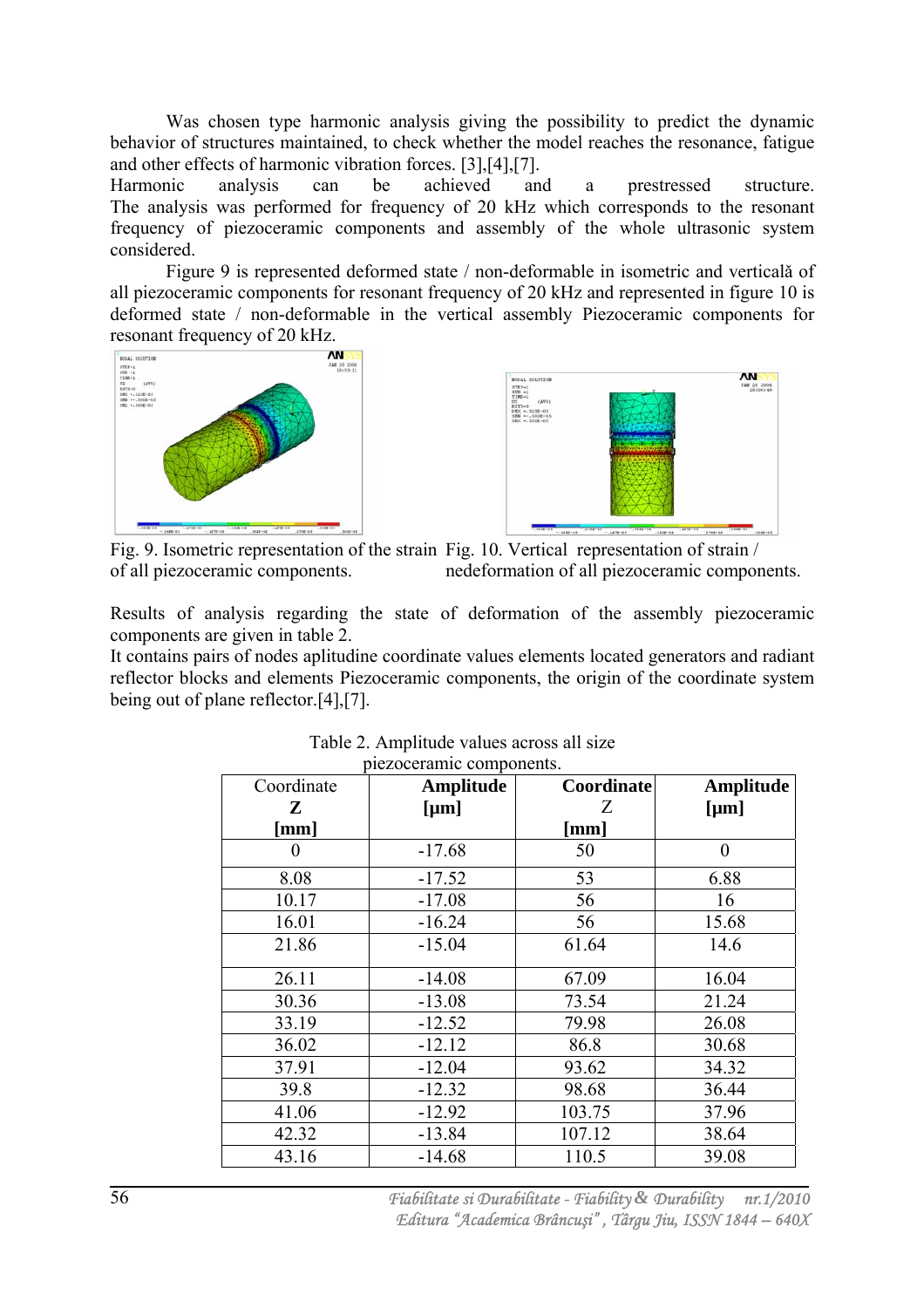Graphical representation of the variation in amplitude across all piezoceramic components is given in figure 11.



Fig. 11. Amplitude variation along all piezoceramic components.

# **3.3. Finite elements modeling of ultrasonic energy concentrator**

Figure 12 presents the geometry is all concentrated - active element used in certain types of processing .

Ultrasonic energy concentrator meshing is done using the Solid 92 element mesh. Meshing with Solid element 92, this volume generates 9542 of elements with 15467 nodes as shown in Figure 13.







Respecting the physical reality, concentrator of ultrasonic energy is applied as a result of type load displacement input section (area than the head), obtained from analysis of all piezoceramic components (Fig. 14).



Fig. 14. Application type load displacement

In table 3 is presented the set of selected frequencies of ultrasound field 7 vibration mode (20,600 kHz) proves to be the closest resonance system ultraacustic frequency (20 kHz).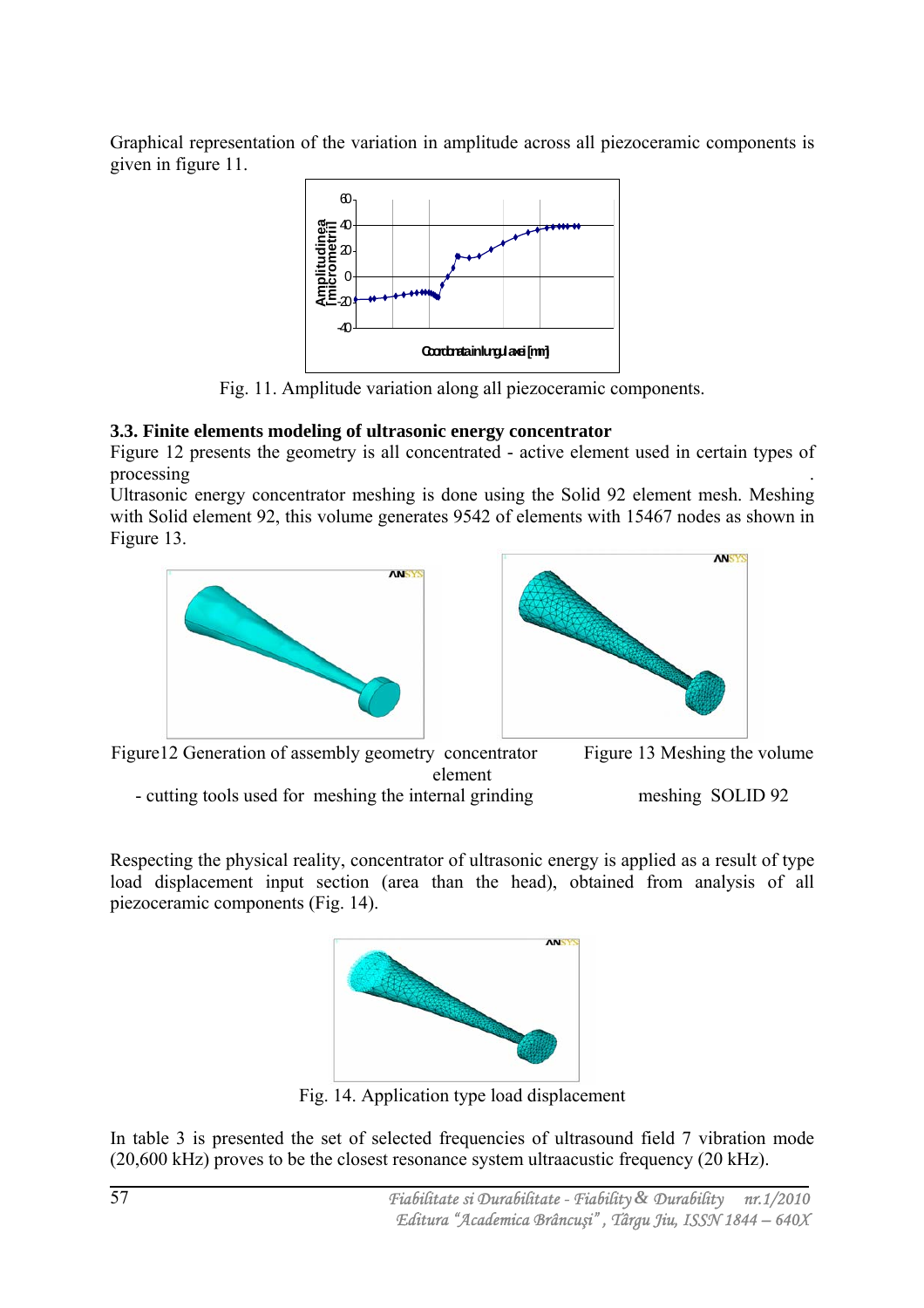| <b>SET</b> | <b>TIME/F</b> | <b>LOAD</b>  | <b>SUBST</b>   | <b>CUM</b>     |
|------------|---------------|--------------|----------------|----------------|
|            | <b>REQ</b>    | <b>STEP</b>  | EP             | <b>ULA</b>     |
|            |               |              |                | <b>TIVE</b>    |
| 1          | 17900         | 1            | 1              | 1              |
| 3          | 18800         | 1            | $\overline{2}$ | $\overline{2}$ |
| 5          | 19700         | 1            | 3              | 3              |
| 7          | 20600         | 1            | 4              | 4              |
| 9          | 21500         | 1            | 5              | 5              |
| 11         | 22400         | 1            | 6              | 6              |
| 13         | 23300         | 1            | 7              | 7              |
| 15         | 24200         | $\mathbf{1}$ | 8              | 8              |
| 17         | 25100         | 1            | 9              | 9              |
| 19         | 26000         | 1            | 10             | 10             |

Table 3 Set the frequency obtained by calling postprocesing general

Deformed and non-deformable states corresponding to this mode of vibration, to move in the direction Z, represented by the graphical interface settings in isometric and front are given in figure 15 and figure 16. Figure 17 is shown deformed and non-deformable in the effort to isometric and figure 18 is shown deformed and non-deformable in the horizontal effort.







Fig. 15. Deformed and non-deformable Fig. 16. Deformed and non-deformable in the the isometric for travel isometric for horizontal travel



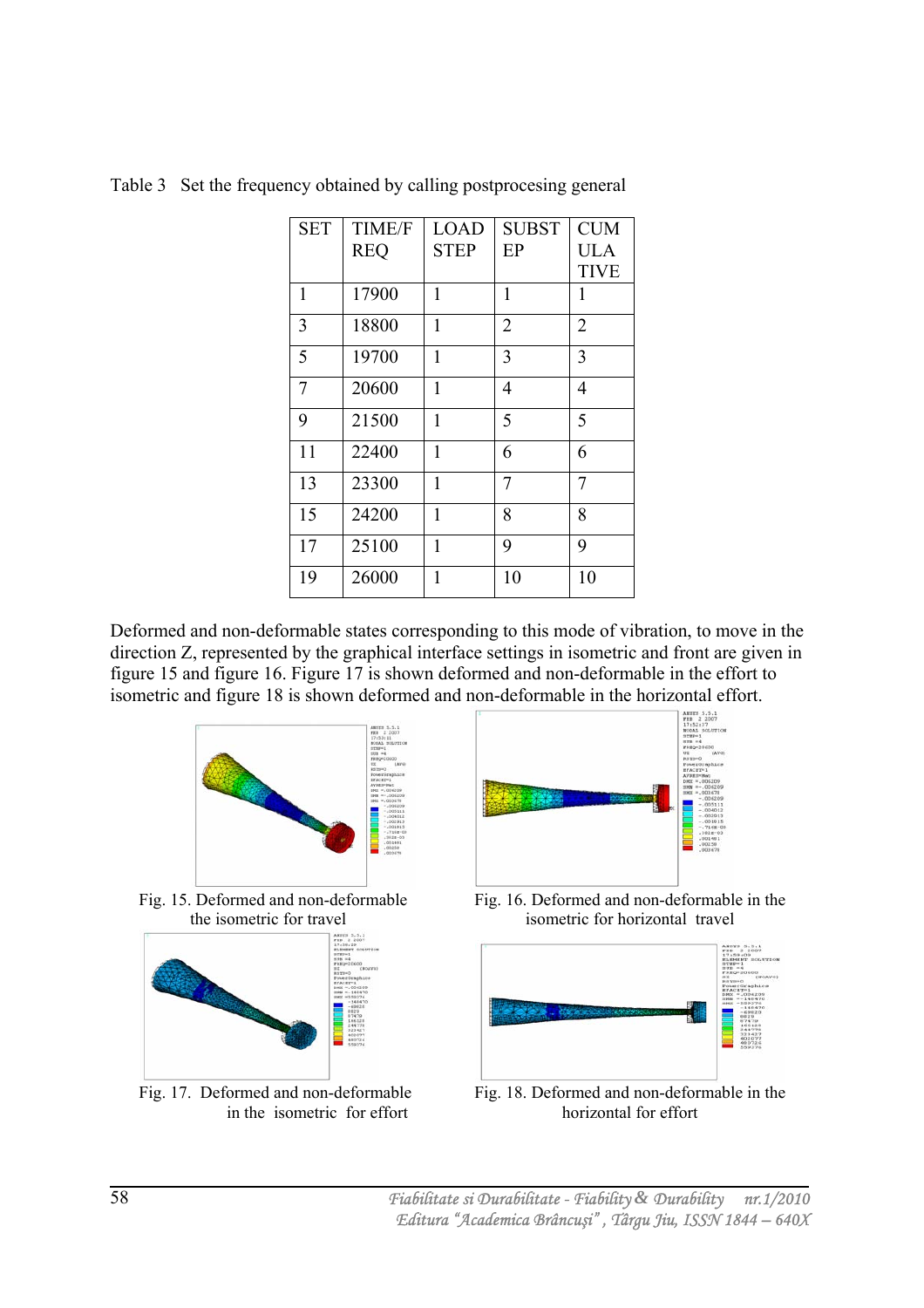| No. Crt. No.            |      | Length               | Size<br>oscillation  |
|-------------------------|------|----------------------|----------------------|
|                         | node | concentrator         | amplitude            |
|                         |      | $\lceil$ mm $\rceil$ | $\lceil$ mm $\rceil$ |
| $\mathbf{1}$            | 8    | 0                    | 0.01302893           |
| $\overline{2}$          | 116  | 3.59918              | 0.01299083           |
| $\overline{\mathbf{3}}$ | 117  | 7.20852              | 0.01297254           |
| $\overline{4}$          | 118  | 13.59154             | 0.01287704           |
|                         | 6    | 19.99996             | 0.01280363           |
| $\frac{5}{6}$           | 91   | 23.28418             | 0.01268273           |
| 7                       | 92   | 26.57094             | 0.01249121           |
| $\overline{8}$          | 93   | 29.6545              | 0.01241831           |
| 9                       | 94   | 32.7406              | 0.01203554           |
| 10                      | 95   | 36.36772             | 0.01172032           |
| 11                      | 3    | 39.99992             | 0.01147801           |
| 12                      | 51   | 43.8023              | 0.01084199           |
| 13                      | 52   | 47.60468             | 0.0107917            |
| 14                      | 53   | 51.11242             | 0.01038149           |
| 15                      | 54   | 54.62524             | 0.01018184           |
| 16                      | 55   | 57.31256             | 0.00999998           |
| 17                      | 4    | 59.99988             | 0.00949147           |
| 18                      | 200  | 62.69228             | 0.00872261           |
| 19                      | 201  | 65.38214             | 0.00786714           |
| 20                      | 202  | 67.71894             | 0.00703224           |
| 21                      | 203  | 70.05828             | 0.00613359           |
| 22                      | 204  | 72.50938             | 0.00513029           |
| 23                      | 205  | 74.96048             | 0.00406324           |
| 24                      | 206  | 77.48016             | 0.00290779           |
| 25                      | 15   | 79.99984             | 0.00169034           |
| 26                      | 228  | 82.52206             | 0.00038232           |
| 27                      | 229  | 85.04428             | $-0.00099705$        |
| 28                      | 230  | 87.99322             | $-0.00271475$        |
| 29                      | 231  | 90.94216             | $-0.0044991$         |
| 30                      | 232  | 93.39072             | -0.00601751          |
| 31                      | 233  | 95.83928             | $-0.00759714$        |
| 32                      | 234  | 97.91954             | -0.00894334          |
| 33                      | 18   | 99.9998              | $-0.0103185$         |
| 34                      | 258  | 102.0826             | -0.01174267          |
| 35                      | 259  | 104.1654             | $-0.01318844$        |
| 36                      | 260  | 106.393              | -0.01479499          |
| 37                      | 261  | 108.6206             | $-0.01641069$        |
| 38                      | 262  | 110.7415             | -0.01799082          |
| 39                      | 263  | 112.8624             | -0.0195928           |
| 40                      | 264  | 114.8842             | $-0.02112442$        |
| 41                      | 265  | 116.9035             | -0.02266823          |
| 42                      | 266  | 118.4529             | $-0.02381428$        |
| 43                      | 21   | 119.9998             | $-0.02496007$        |
| 44                      | 292  | 121.5492             | $-0.0260985$         |

Table 4. Size variation amplitude oscillation

 *Fiabilitate si Durabilitate - Fiability & Durability nr.1/2010 Editura "Academica Brâncu*ş*i" , Târgu Jiu, ISSN 1844 – 640X*